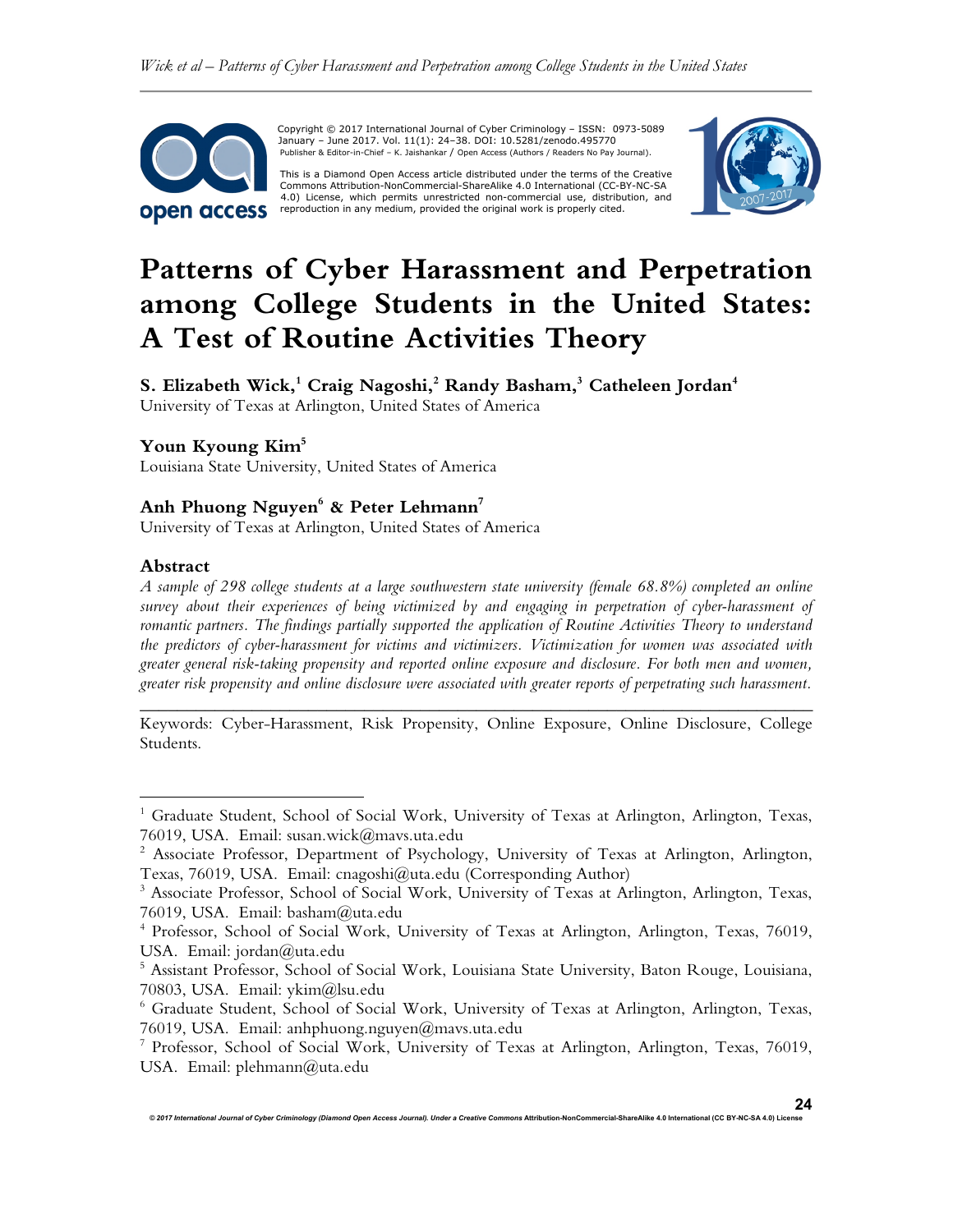

## **Introduction**

New electronic technologies have contributed to the prevalence of intimate partner violence (IPV) by enabling perpetrators with convenient tools to intimidate, isolate, and stalk their victims in new and damaging ways (Dixon & Bowen, 2012; Melander, 2010). IPV is defined as physical, sexual, or psychological abuse or harm perpetrated by a current or former partner or common-law spouse, non-marital dating partner or boyfriend/girlfriend of same or opposite sex (Centers for Disease Control and Prevention, 2016). Research has shown that the consequences of psychological abuse can be equally as devastating as physical abuse. Equally concerning is that this form of abuse may open the door to physical abuse or sexual harassment (Dixon & Bowen, 2012; Halder & Jaishankar, 2011; Melander, 2010). College students are at particular risk for the effects of this type of IPV, due to their high usage of electronic technology (Dixon & Bowen, 2012; Melander, 2010). According to the Pew Research Center (2014), some 97% of US college students use the internet, while 73% use social networking sites. Ninety-eight percent of the population aged 18-29 have a cell phone (83% of these are smart phones), 81% use their phones to text, and more than half use their phones to access the internet and email (Pew Research Center, 2014). This high usage of electronic technology opens college students to the possibility of online harassment, as well as victimization and perpetration of IPV

We use the term cyber harassment to include IPV conducted through electronic technology. Cyber harassment involves threatening, insulting, harassing, or harming individuals via electronic communications such as email and cell phones (Beran & Li, 2005). Unlike cyber bullying, which is largely used to describe the experiences of children and teenagers, cyber harassment is not limited to abuse or aggression from peers, but refers more to unwanted acts and behaviors among adults, including intimate partners, acquaintances or strangers (Campbell, 2005; Jameson, 2008; Miller, 2006; Welsh & Lavoie, 2012). Examples of cyber harassment include undesirable sexual solicitation, sexual harassment, voyeuristic behavior, obscene comments, and spamming (Behm-Morawitz & Schipper, 2015; Dempsey et al., 2011). The related concept of cyber stalking involves conduct directly targeting the victim, rather than only communicating about a victim (Lipton, 2011, Miller, 2006). Welsh and Lavoie (2012) argue that both cyber bullying and cyber stalking are different forms of cyber harassment. Age is the parameter to differentiate between the two types of crimes, with cyber bullying describing a type of cyber harassment involving children and youth, while cyber stalking refers to forms of cyber harassment among adults (Miller, 2006; Welsh & Lavoie, 2012).

The purpose of this study is to explore how online behaviors may make college students vulnerable to cyber harassment by their intimate partners. Routine Activities Theory (RAT; Cohen & Felson, 1979) was employed as the theoretical framework of this study. Individual differences in vulnerability to being cyber harassed, particularly propensity for risk taking, as well as amount of online exposure and disclosure, which exposes students to motivated online offenders, were expected to be predictive of their reported experience of cyber victimization. Under the framework of RAT, this study also investigated whether these same individual differences and behavioral factors predicted reported perpetration of cyber harassment. Although RAT has been used widely as a theory of victimization (Clodfelter, Turner, Hartman, & Kuhns, 2010; Holt & Bossler, 2008; Ngo & Paternoster, 2011; Reyns, Henson, & Fisher, 2011), empirical research has also shown that RAT is applicable to be used as a theory of offending (Chan, Heide, & Beauregard, 2011; Miller, 2012; Sasse, 2005) and of the overlap in being cyber harassed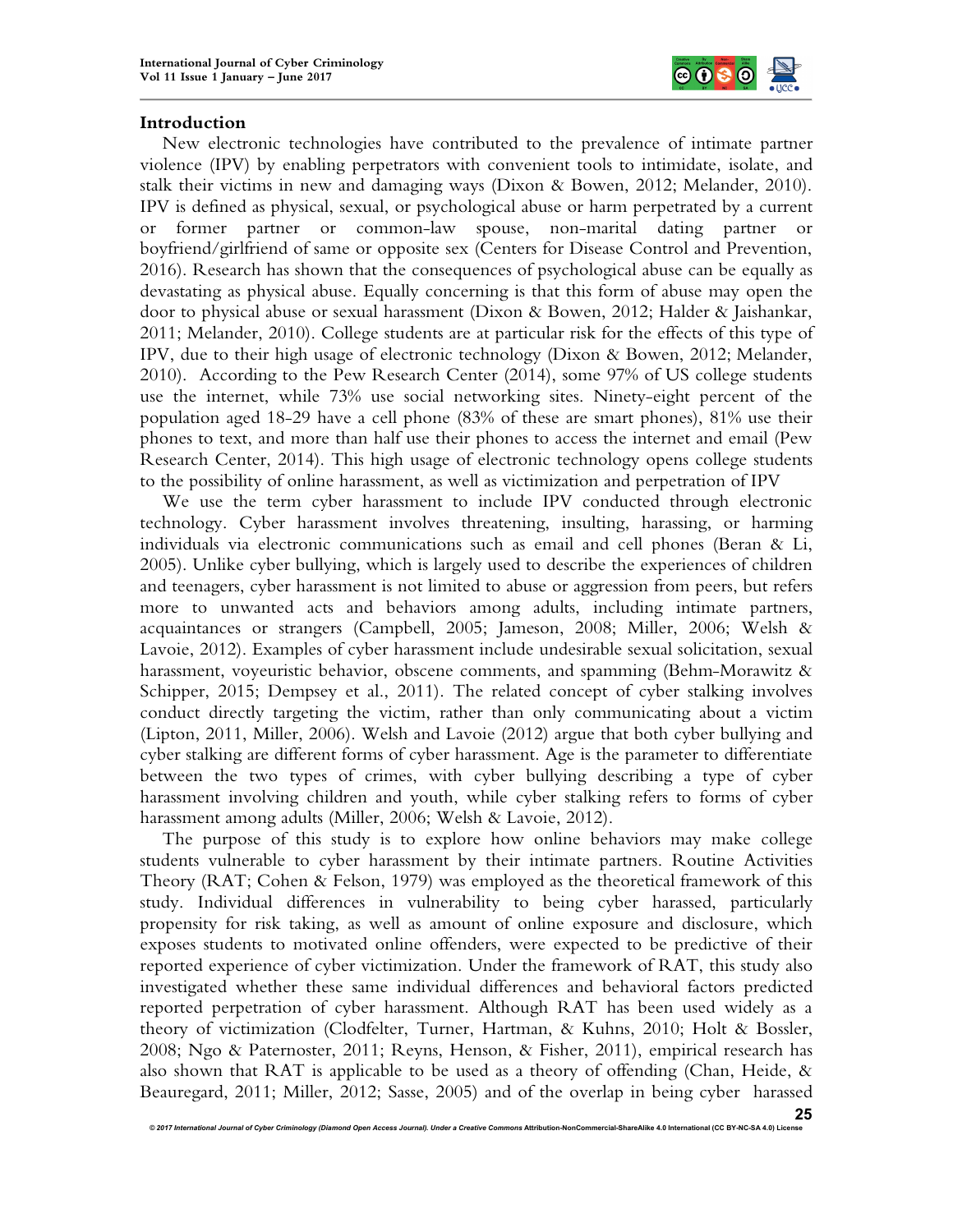and engaging in such harassment (Forde & Kennedy, 1997; Jennings, Piquero, & Reingle, 2012; Klevens, Duque, & Ramirez, 2002; Maxfield, 1987; Mustaine & Tewksbury, 2000, Osgood et. al., 1996; Smith & Ecob, 2007; Tewksbury & Mustaine, 2000). For example, Jennings et al. (2012) found that the more a youth interacts with delinquent peers in the absence of a capable guardian, the greater the likelihood of that youth engaging in violent perpetrating, as well as experiencing violent victimization.

#### **Review of Literature**

#### *a. Incidence and Impact of IPV among College Students*

College and university students in the United States are at high risk of victimization through intimate partner violence (IPV) (Chan et al., 2011; Melander, 2010; Straus, 2008). In 2011, the College Dating Violence and Abuse Poll found that 43% of college women polled reported being in a relationship characterized by some form of abuse, including: physical, psychological, sexual, or controlling behaviors. The National Coalition Against Domestic Violence (2007) found that 21% of college students (of unspecified gender) report having experienced dating violence by a current partner, and 32% reported violence by a previous partner. Depending on the definition used and the type of violence being investigated, as many as one in three couples in college report some form of dating violence (Kaukinen, Gover, & Hartman, 2012).

Gender has been a key risk factor, based on the common finding that IPV is primarily perpetrated by men against women in an attempt to control or dominate one's partner (Mustaine & Tewksbury, 1999). Early studies have borne this out, finding higher rates of victimization among women and perpetration among men (Kaukinen, 2014). Women are more likely to suffer sexual assault and be seriously injured by their partners, while men are more likely to be the victims of psychological abuse (Kaukinen, 2014).

Recent studies are finding that rates of perpetration by men and women are more similar than previously thought (Kaukinen et al., 2012; Kaukinen, 2014; Tilyer & Wright, 2014). In a study by Burke, Wallen, Vail-Smith, and Knox (2011), females reported engaging in controlling and monitoring behavior more than males, but in Welsh and Lavoie's (2012) study, women were much more likely to report unwanted contact than men. Dating violence among college students has been found to occur most frequently in the context of a mutually violent relationship, with both parties enacting the role of perpetrator and victim (Cercone, Beach, & Arias, 2005; Kaukinen et al., 2012). Cercone et al. (2005) found that men and women were equally likely to report perpetration and victimization in terms of psychological aggression and minor assault, as well as being victims of severe physical assault. However, females admitted to committing more severe physical assault on their partners.

## *b. Cyber Harassment among College Students: Online Risks, Offline Risks, and IPV*

A limited number of studies on college students have been conducted to capture the extent of cyber-harassment/cyber-stalking among this population (Finn, 2004). Melander's (2010) study found that one third of undergraduate students had experienced some form of computer-based cyber harassment. Finn (2004) found that 10- 15% of students had experienced cyber harassment, but only 7% had reported this harassment to authorities.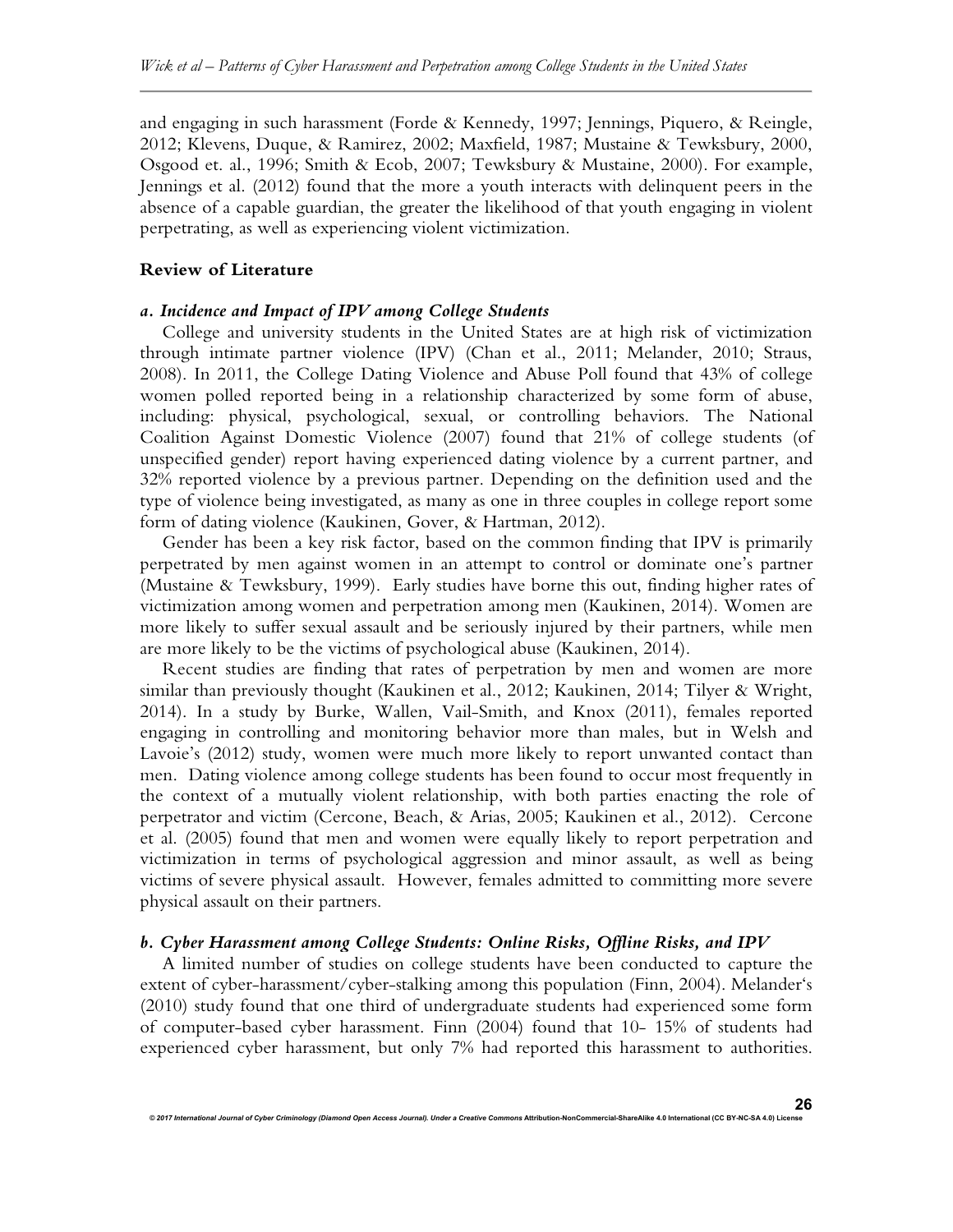

Alexy, Burgess, Baker, and Smoyak (2005) found that 4% of the studied population reported being victims of cyber stalking.

The rise in technology use clearly allows for an increase in the opportunity and means for cyber harassment in relationships (Behm-Morawitz & Schipper, 2015; Beran & Li, 2005; Melander, 2010). College students are using technology in record numbers, rendering them more susceptible to manipulation and intrusion in their daily routines (Schenk & Fremouw, 2012). In general, some of the most frequent ways in which technology is abused under the form of cyber harassment are texting (either in a threatening and harassing manner or via repetitive and relentless contact), checking a partner's online history, texts, email, monitoring social networking sites, using GPS to locate a partner, and demanding passwords to a partner's accounts (Burke et al., 2011; Dixon & Bowen, 2012). Consequently, these habits and practices may put college students at high risk for face-to-face intimate partner violence (Dixon & Bowen, 2012; Melander, 2010).

College students are well known for indulging in risky online and offline behaviors (Huang et al., 2014; Lyndon, Bonds-Raacke, & Cratty, 2011; Reich, Subrahmanyam, & Espinoza, 2012; Schenk & Fremouw, 2012; Walker, Sockman, & Koehn, 2011). In terms of offline risks, behaviors such as drug and alcohol use, sexual risk taking, and multiple sexual partners, are highly associated with IPV (Kaukinen, 2014), and these factors are likely to also predict online risks behaviors, as discussed below (Kowalski, Giumetti, Schroeder, & Lattanner, 2014; Reich et al., 2012).

College students tend to develop habits in their technology usage that may increase their risk of victimization. Increased levels of exposure and proximity to offenders add to their attractiveness as a target (Welsh & Lavoie, 2012). The high level of personal disclosure facilitated by technology may increase risk (Gross & Acquisti, 2005; Melander, 2010). Many technology users have become comfortable in not only disclosing personal information but also physical location, with many cell phones including GPS locators and websites encouraging "check ins" in specific places, thus allowing potential offenders to monitor, track, or stalk victims (Dixon & Bowen, 2012). Melander (2010) points out that "…those who use technological forms of communication tend to be less inhibited in their online interactions and may type or text things that they would not customarily say in real life" (p. 18).

## *c. Routine Activities Theory Applied to Cyber Harassment*

Many theories attempt to explain the bases of intimate partner violence, including feminist, social learning, and social exchange theories (Anderson, 1997; Jasinski, 2001). Recent research, however, suggests that these largely gender based theories cannot account for the fact that in many cases women may no longer be the sole victim or the primary victim, particularly in the case of psychological or cyber abuse, and that these limitations must be addressed.

Routine Activities Theory (RAT) shifts the emphasis away from gender roles, learning, or negotiation-based frameworks in explaining victimization and towards examining risk factors that result from the changing patterns of life experienced through new technology. Developed by Cohen and Felson (1979), RAT relates daily routine activities with the occurrence of direct contact crime. RAT proposes that these crimes occur at the intersection of three factors or conditions: an accessible, attractive, and suitable target in a position of exposure to victimization, the presence of a motivated offender (proximity),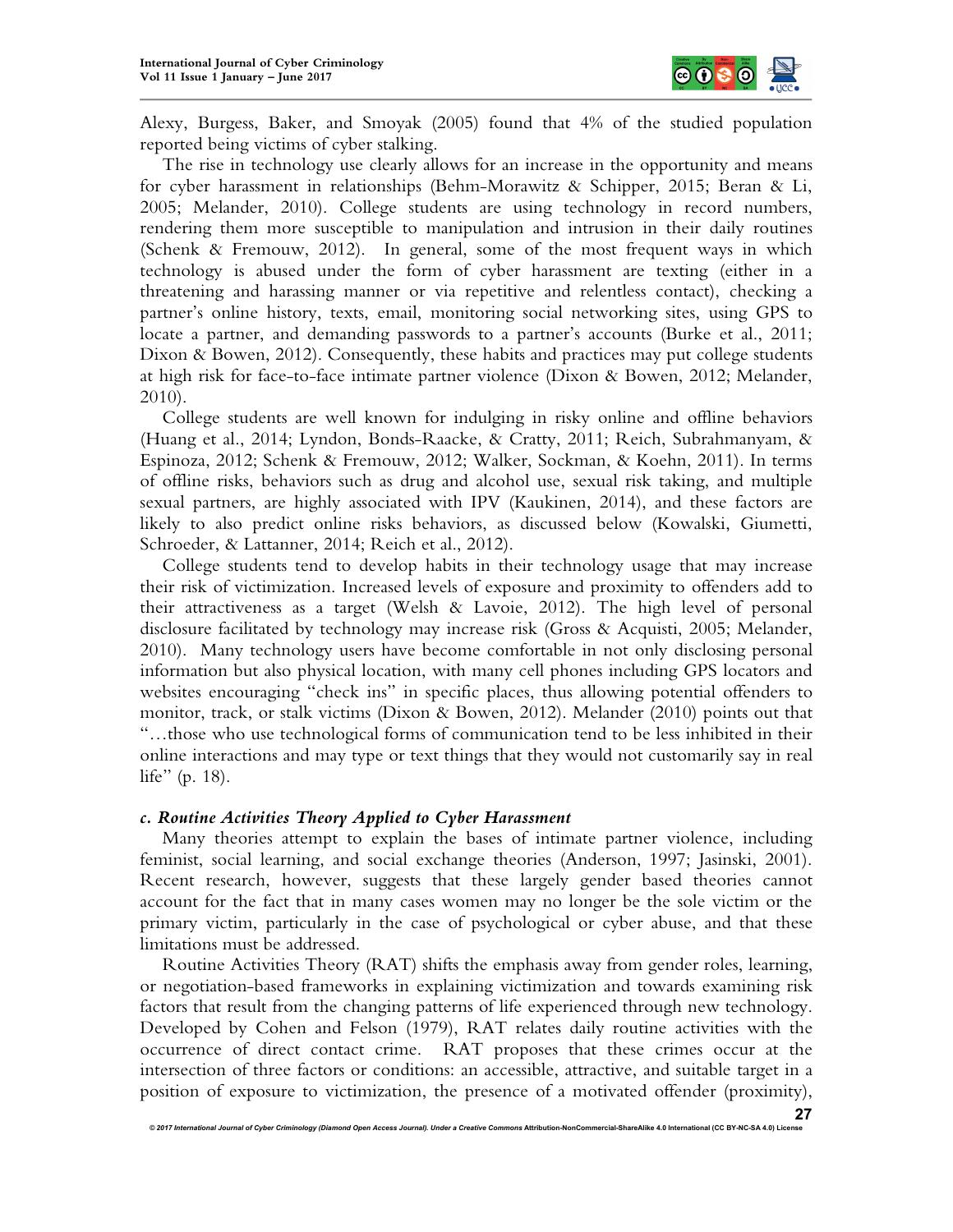and the lack of a capable guardian to prevent this crime from taking place (guardianship) (Cohen & Felson, 1979). Since this theory was developed, a number of studies have been carried out that support its relevance in understanding face-to-face crime.

*Target suitability/attractiveness* involves the characteristics or behaviors of targets that make them attractive and available to likely offenders (Cohen & Felson, 1979; Welsh & Lavoie, 2012). These could be social activities, economic status, alcohol and drug use, to name a few (Cohen & Felson, 2010). In applying RAT to cyber harassment, Welsh and Lavoie (2012) operationalized target attractiveness in terms of risk taking propensity, while Reyns et al. (2011) operationalized this in terms of gender, romantic relationship status, and degree of online information disclosure.

*Exposure and proximity* to potential offenders are often considered together in applying RAT to face-to-face crime, but it may be informative to separate the concepts with regard to understanding cyber harassment. According to the Pew Research Center, the sheer amount of time spent online and on cell phones is increasing exponentially across all ages and all income brackets in the United States. Some 97% of adults aged 18-29 used the Internet in 2014 (Pew Research Center, 2014), and by 2012, 67% were using their phones to access social networking sites (Pew Research Center, 2014). The constant accessibility of modern technology, such as smart phones and computers, opens vast new worlds of virtual encounters. Victims can be contacted at almost any time, which may lead to feelings of increased vulnerability (Melander, 2010). Online offenders have the potential to be creative in terms of harassment, utilizing technology to threaten, stalk, isolate, control, or cause legal trouble for their victims.

Beyond exposure, however, the online environment's ease and encouragement of disclosing personal information may make overly disclosing users particularly vulnerable to being cyber harassed, as well as provide means for perpetrators to engage in such harassment. While research indicates that users of social networking sites are much less likely to be socially isolated and receive more social support than the average American (Pew Research Center, 2010), these sites encourage the creation of profiles that may include such personal information as gender, birth date, relationship status, and sometimes even the home address or the class schedule of the user (Welsh & Lavoie, 2012). Utilizing this information, an offender can victimize a user repeatedly over an extended period of time (Reyns et al., 2011). The disclosure of personal information can increase the risk of many kinds of online victimization, from stalking and harassment to identity theft, by strangers or intimate partners. However, users often seem unaware of these risks, and the disclosure of this type of information is perceived as normal in online interactions (Welsh & Lavoie, 2012).

The unregulated nature of the online environment creates a lack of *guardianship* over the use of communication and cyber-technology that presents ample opportunity for a motivated offender to harass or abuse an intimate partner. Measuring such lack of guardianship in potential and actual victims of cyber harassment to test RAT, however, is problematic, since perceptions of guardianship are only relevant to perpetrators.

Welsh and Lovoie (2012) conducted a partial test of RAT's applicability to predicting cyber-harassment victimization for a sample of college student social network users and, in support of the theory, found that both online exposure and online disclosure of personal information (proximity) significantly predicted the likelihood of being victimized independent of the effect of degree of proneness to risk taking (target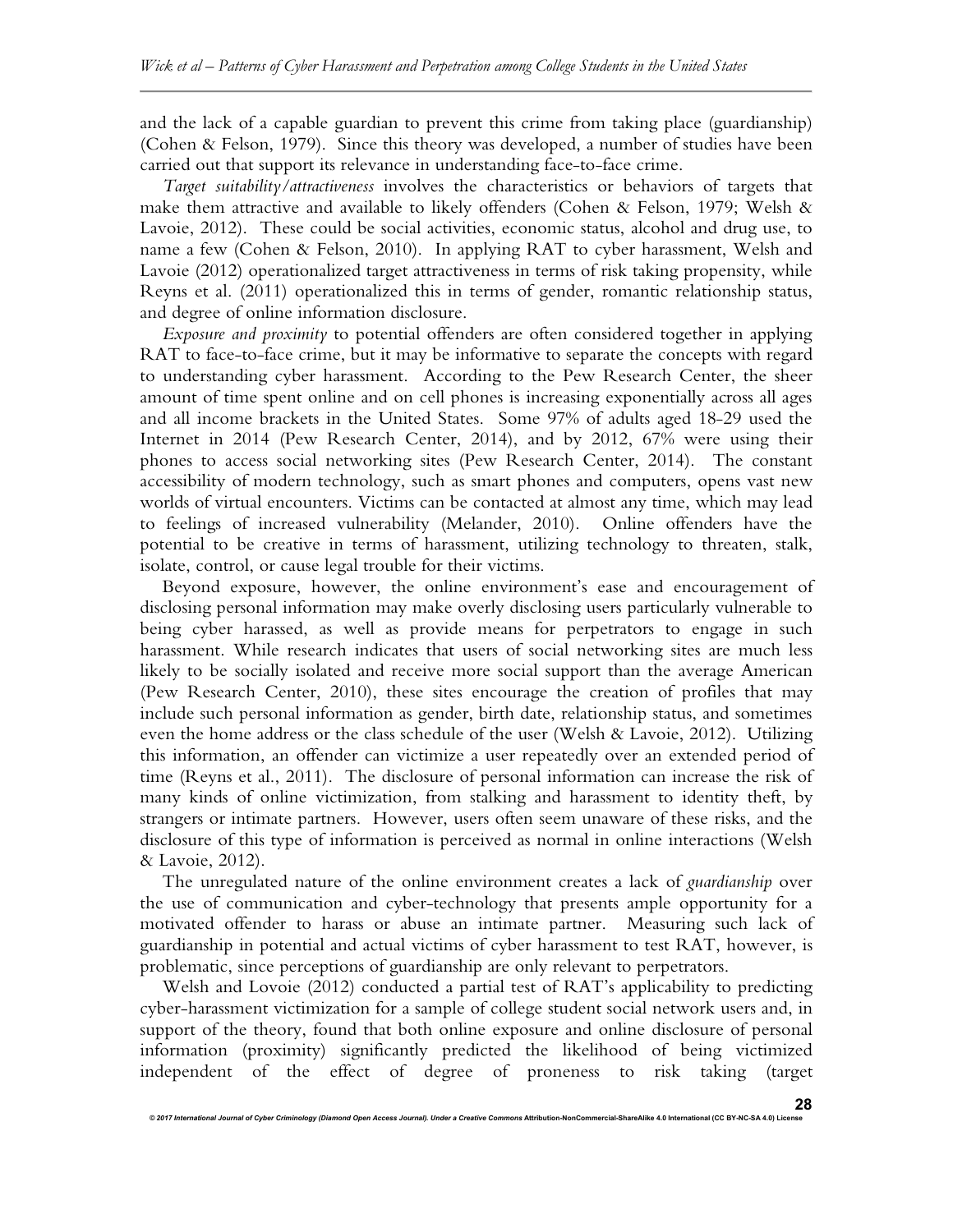

availability/attractiveness). Welsh and Lavoie did not attempt to directly measure guardianship, but suggested that degree of disclosure reflects potential victims' lack of guardianship. Reyns et al. (2011) attempted a full test of RAT in predicting college student cyber-harassment victimization and also obtained findings supportive of the theory, but their conceptualization and measurement of the components of RAT somewhat differed from Welsh and Lavioe's (2012). Reyns et al. found that target attractiveness, as conceptualized in terms of online disclosure, was not predictive of being cyber harassed but being female and in a romantic relationship was predictive. Online exposure produced similar effects as in Welsh and Lavoie's study, while proximity was conceptualized in terms of stranger access to user online profiles, which was predictive of being cyber harassed. Guardianship was conceptualized in terms of using profile trackers and limiting profile access, but the authors admit that such "self-guardianship" is not really reflective of RAT's emphasis on the lack of guardianship as perceived by perpetrators of cyber harassment. In contrast, Ngo and Paternoster's (2011) study of the applicability of RAT to predicting various forms of cyber victimization in college students found that, over and above the individual differences variable of low self-control (related to risk taking propensity), exposure, disclosure, and guardianship (self-guardianship, such as use of security software) items were generally not predictive of being cyber victimized).

## **Current Study**

The purpose of this study was to examine the effects of online behaviors as risk factors for cyber harassment. Part of the study was a replication of Welsh and Lavoie (2012)'s study using a U.S. instead of a Canadian college student sample. Beyond testing whether online exposure and disclosure predicted being victimized by cyber harassment over and above the effects of target attractiveness (based on risk propensity), we also tested whether target attractiveness interacted with online exposure and disclosure to exacerbate the risk of being victimized. The present study also tested Routine Activities Theory in terms of predicting the likelihood of perpetrating cyber harassment, which has not been widely tested. Cohen & Felson (1979) note that "the routine activity approach might in the future be applied to the analysis of offenders and their inclinations as well" (p. 605), and RAT has been used in several empirical studies to examine offending (Chan et al., 2011; Miller, 2012; Sasse, 2005), as well as in studies analysing the overlap of victim and offender (Jennings et al., 2012; Klevens et al., 2002). Finally, the moderating effects of gender are also considered in this current study.

# **Methods**

## *Participants*

Two hundred ninety-eight undergraduate students taking introductory psychology courses at a large southwestern state university completed an anonymous online survey for research participation credit. The sample was 68.8% female, 30.5% male and .3% other. The majority of the participants identified as straight (93%), followed by bisexual (4%), gay or lesbian (1.7%), and other (1%). The mean age of the sample was 20.8 years. The race/ethnicity of the sample was 27% Caucasian/White, 27.5% Hispanic/Latino, 21.1% Asian/Pacific Islander, 16.1% African American/Black, and 6% other. Almost half of the participants (44.6%) defined themselves as not currently dating, followed by steady or exclusive daters at 34.4%, occasionally dating at 11.6%, married 4.4%, and engaged 3.1%.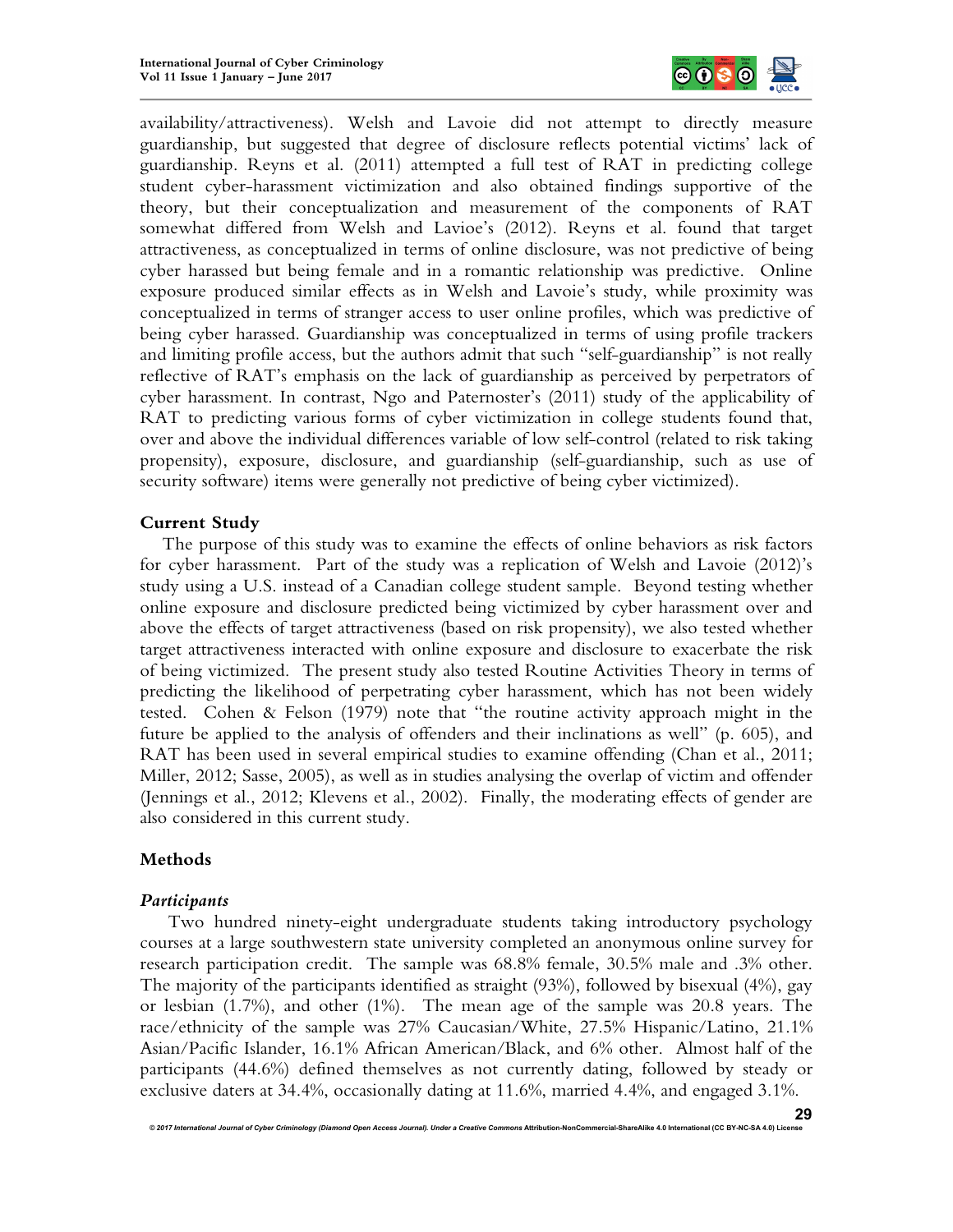#### *Measures*

Reported Cronbach's alphas are based on the present sample. Scale scores are the means across all relevant items.

*Cyber harassment victimization* was assessed by the Cyber Obsessional Pursuit (COP) scale (Spitzberg & Hoobler, 2002; 33 items,  $\alpha = .93$ ), which measures the extent of an individual's experience of being victimized by online stalking or cyber-obsessional pursuit. The COP consists of two sections. The first 24 items asked how many times the participant had been undesirably pursued or victimized by cyber means with a scale ranging from 1 (never) to 6 (over 5 times). The items included "sending excessively needy or disclosure messages," "sending threatening messages," and "meeting first online and then following or stalking you." The second section includes 9 items that assessed the participant's dependence on cyber means to pursue friendships and relationships (e. g., how many good friends do you keep up with primarily via computer? And how many romantic relationships have you initiated or maintained via computer?). For the present analyses, cyber-victimization scores are the mean across the first 24 items.

*Cyber harassment perpetration* was measured by a modified version of the Cyber Psychological Abuse Scale (CPAS; Leisring & Giumatti, 2014; 12 items,  $\alpha = .79$ ). This modified CPAS used a 6- point Likert response scale ranging from 1 (never) to 6 (more than 10 times). The scale assesses how many times the participant had committed acts of harassment or abuse by cyber means against an intimate partner, including insulting the participant's partner in an email or a text, posting inappropriate or embarrassing information or pictures of them online, keeping tabs on their partner using cyber means, or threatening to harm their partner or their families online or by text.

*Risk propensity* was assessed by the Domain-Specific Risk-Taking for Adults (DOSPERT; Blais & Weber, 2006; 30 items,  $\alpha = .85$ ) to evaluate the likelihood of engaging in various risky behaviors. The DOSPERT includes items, such as the likelihood of the participant driving a car without a seatbelt, having unprotected sex, or not returning a found wallet that contained \$200.00. The DOSPERT consists of 5 subscales: 1) ethical, 2) financial, 3) health-safety, 4) recreational, 5) social. Responses were measured on a 7 point Likert scale ranging from 1 (extremely unlikely) to 7 (extremely likely). Higher scores indicate greater levels of risk propensity, and the mean response across all 30 items was used for the present analyses.

The *Online Exposure Scale* (Welsh & Lavoie, 2012; 17 items,  $\alpha = .78$ ) measures the type and frequency of online behaviors engaged in by participants in an average week. The 5 point ("never" to "always") Likert scale items questioned participants' usage of the Internet for activities such as shopping, banking, dating or social networking.

The *Online Disclosure Scale* (Welsh & Lavoie, 2012; 24 items, α = .89) assesses how likely a participant would be to share various types of personal information online (e.g., his or her email address, sexual orientation, pictures of the participant engaging in risky behavior such as drinking or using drugs, or suggestive photos). The scale consists of 24 items measured on a 5-point Likert scale, with answers ranging from 1 (very likely) to 5 (very unlikely).

#### **Results**

Independent sample *t*-tests compared gender differences in cyber harassmentvictimization, cyber harassment perpetration, risk propensity, online exposure, and online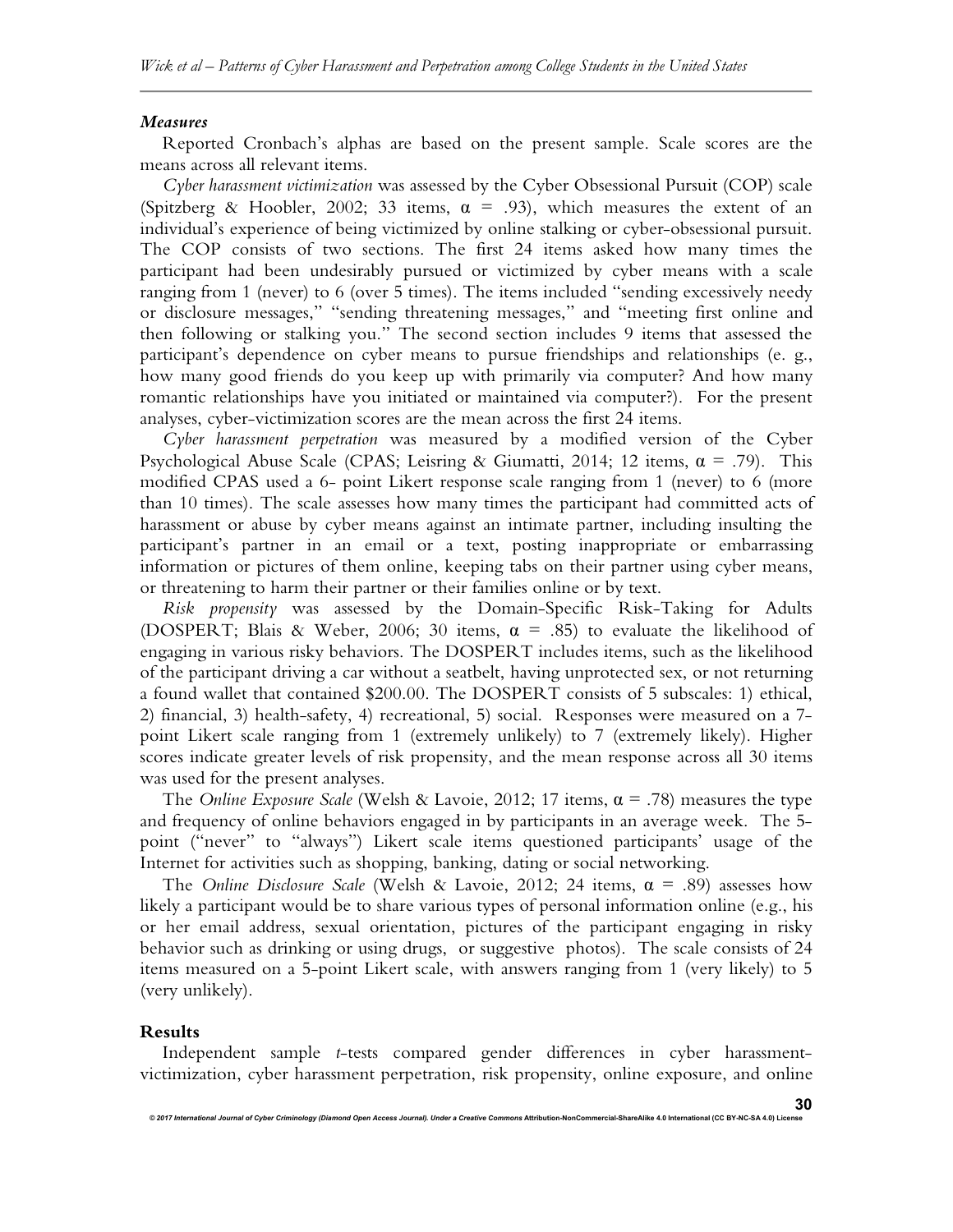

disclosure (Table 1). Only risk propensity differed significantly by gender ( $t = -4.393$ ,  $p <$ .001), with male college students ( $M = 3.48$ , *S.D.* = 0.84) reporting greater levels of risk propensity compared to female college students  $(M = 3.03, S.D. = 0.69)$ . Less than 21% of participants reported having never experienced any cyber-harassment victimization, while only 18% reported having never committed any form of cyber-harassment.

|                                   | Gender     |            |             |
|-----------------------------------|------------|------------|-------------|
|                                   | Female     | Male       |             |
|                                   | M(SD)      | M(SD)      | t           |
| Cyber harassment<br>victimization | 1.44(0.53) | 1.35(0.50) | 1.39        |
| Cyber harassment<br>perpetration  | 1.59(0.55) | 1.49(0.59) | 1.36        |
| Risk propensity                   | 3.03(0.69) | 3.48(0.84) | $-4.39$ *** |
| Online exposure                   | 2.55(0.47) | 2.67(0.53) | $-1.85$     |
| Online disclosure                 | 2.50(0.56) | 2.44(0.66) | 0.79        |
|                                   |            |            |             |

# **Table 1. Means and Standard Deviations by Gender**

 $\star_p$  < .05  $\star\star_p$  < .01  $\star\star\star_p$  < .001

Table 2 presents the correlations among cyber harassment victimization, cyber harassment perpetration, risk propensity, online exposure, and online disclosure, separately by gender. For both men and women, online exposure was significantly positively correlated with online disclosure. Risk propensity was only positively correlated with online exposure and disclosure for men. As expected, degree of being cyber harassed was significantly and positively correlated with cyber harassment perpetration for men and women, but it is notable that this correlation was particularly high for men. For women, cyber harassment victimization was significantly and positively correlated with risk propensity, online exposure, and online disclosure. For men, being cyber harassed was significantly and positively correlated with risk propensity, but not online exposure nor online disclosure. For both women and men, perpetration of cyber harassment was significantly and positively correlated with risk propensity and online disclosure.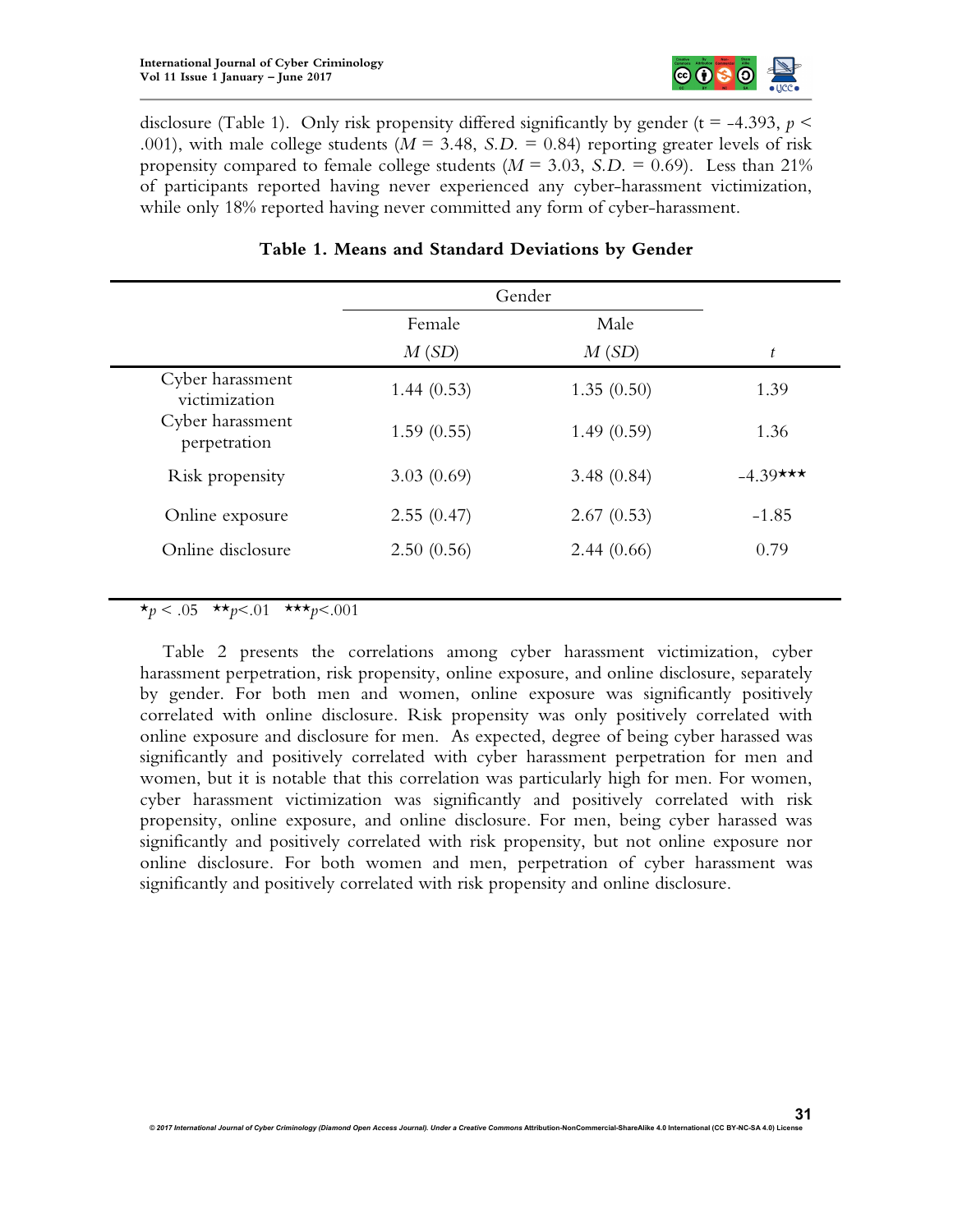|                                   | 1          | $\mathcal{D}_{\mathcal{L}}$ | 3           | 4           | 5          |
|-----------------------------------|------------|-----------------------------|-------------|-------------|------------|
| Cyber harassment<br>victimization |            | $.375***$                   | $.234**$    | $.192\star$ | $.165*$    |
| Cyber harassment<br>perpetration  | $.627$ *** |                             | $.246$ ***  | $-0.955$    | $.211$ **  |
| Risk propensity                   | $.418***$  | $.488$ ***                  |             | .076        | .045       |
| Online exposure                   | .154       | .010                        | .228        |             | $.365$ *** |
| Online disclosure                 | .027       | $.225\star$                 | $.256\star$ | 239 $\star$ |            |

# **Table 2. Correlations among Variables<sup>a</sup>**

<sup>a</sup> Women above the diagonal and men below the diagonal. \**p*<.05 \*\**p*<.01 \*\*\**p*<.001

# **Table 3. Hierarchical Multiple Regression of Cyber-Victimization and Cyber-Abuse Perpetration on Risk Propensity and Situational Variables**

|                                | Cyber             |              | Cyber harassment |              | Cyber harassment |              |  |  |
|--------------------------------|-------------------|--------------|------------------|--------------|------------------|--------------|--|--|
|                                |                   | harassment   | perpetration     |              | perpetration     |              |  |  |
|                                | victimization     |              |                  |              |                  |              |  |  |
|                                | beta <sup>ª</sup> | $\Delta R^2$ | beta             | $\Delta R^2$ | beta             | $\Delta R^2$ |  |  |
| Cyber harassment               |                   |              |                  |              |                  |              |  |  |
| victimization                  |                   |              |                  |              | .386             | $.165***$    |  |  |
| Gender                         | $-.163*$          | .010         | $-.150\star$     | .010         | $-.087$          | .004         |  |  |
| Risk propensity (RP)           | .115              | $.036**$     | $.235**$         | $.075$ ***   | $.191**$         | $.039***$    |  |  |
| Online exposure (OE)           | .104              |              | $-.056$          |              | $-.087$          |              |  |  |
| Online disclosure (OD)         | .037              | $.041**$     | $.207**$         | $.039**$     | $.188*$          | $.034**$     |  |  |
| Gender $\times$ RP             | $-.126$           | .008         | $-.019$          | .002         | .031             | .000         |  |  |
| Gender $\times$ OE             | $-.062$           |              | .029             |              | .045             |              |  |  |
| Gender × OD                    | $-.027$           | .000         | $-.028$          | .001         | $-.012$          | .002         |  |  |
| $RP \times OE$                 | .104              |              | $-.143$          |              | $-.179*$         |              |  |  |
| $RP \times OD$                 | .146              | .024         | .032             | .016         | $-.024$          | $.027*$      |  |  |
| Gender $\times$ RP $\times$ OE | .080              |              | .008             |              | $-.026$          |              |  |  |
| Gender $\times$ RP $\times$ OD | .036              | .006         | .041             | .001         | .029             | .001         |  |  |

*© 2017 International Journal of Cyber Criminology (Diamond Open Access Journal). Under a Creative Commons* **Attribution-NonCommercial-ShareAlike 4.0 International (CC BY-NC-SA 4.0) License**

<sup>a</sup> Beta for full model.

 $\star p < .05$   $\star \star p < .01$   $\star \star \star p < .001$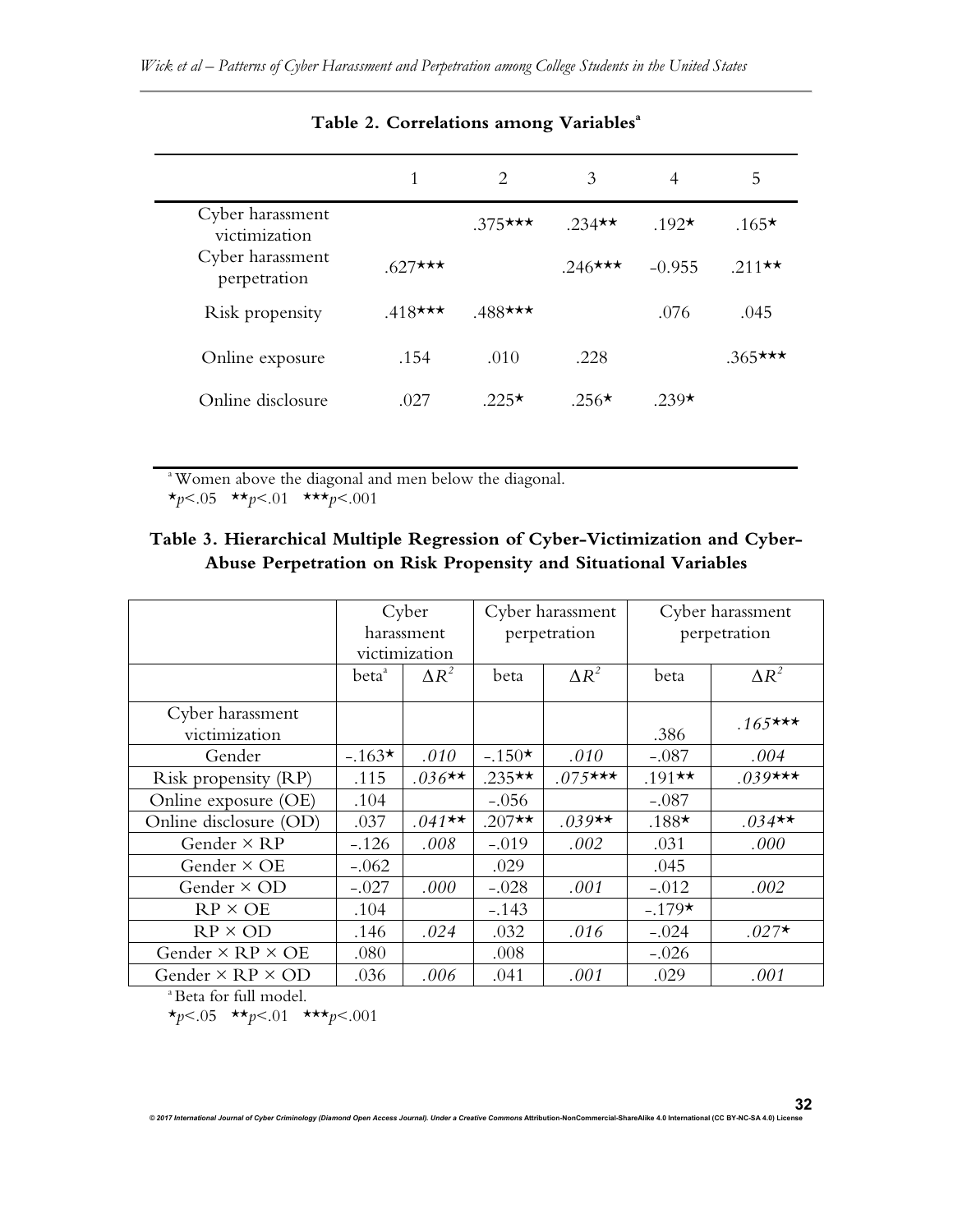

Hierarchical multiple regressions tested whether online exposure and online disclosure predicted being cyber harassed or engaging in cyber harassment over and above the effects of risk propensity. These analyses also tested the moderating effects of gender and risk propensity on the relationships of online exposure and online disclosure with being cyber harassed or perpetrating cyber harassment. The steps in the hierarchical multiple regressions were: 1) gender, 2) risk propensity, 3) situational risk factor (online exposure and online disclosure) entered as a block, 4) centered interaction term of gender by risk propensity, 5) centered interaction terms of gender by situational factor entered as a block, 6) centered interaction term of risk propensity by situational factor entered as a block, 7) centered 3-way interaction terms of gender by risk propensity by situational factor entered as a block. Given that perpetration of cyber harassment is sometimes retaliation for being harassed; an additional hierarchical regression analysis tested the predictors of perpetration of cyber harassment, after controlling for extent of being cyber harassed.

# **Figure 1. Interaction of Risk Propensity by Online Exposure on Cyber Harassment Perpetration**



Table 3 presents the results of the multiple regression analyses for being victimized by cyber harassment and perpetrating cyber harassment. In support of Routine Activities Theory, when the situational factors were entered as a block, they continued to be significant predictors of being cyber-victimized and engaging in cyber-victimization over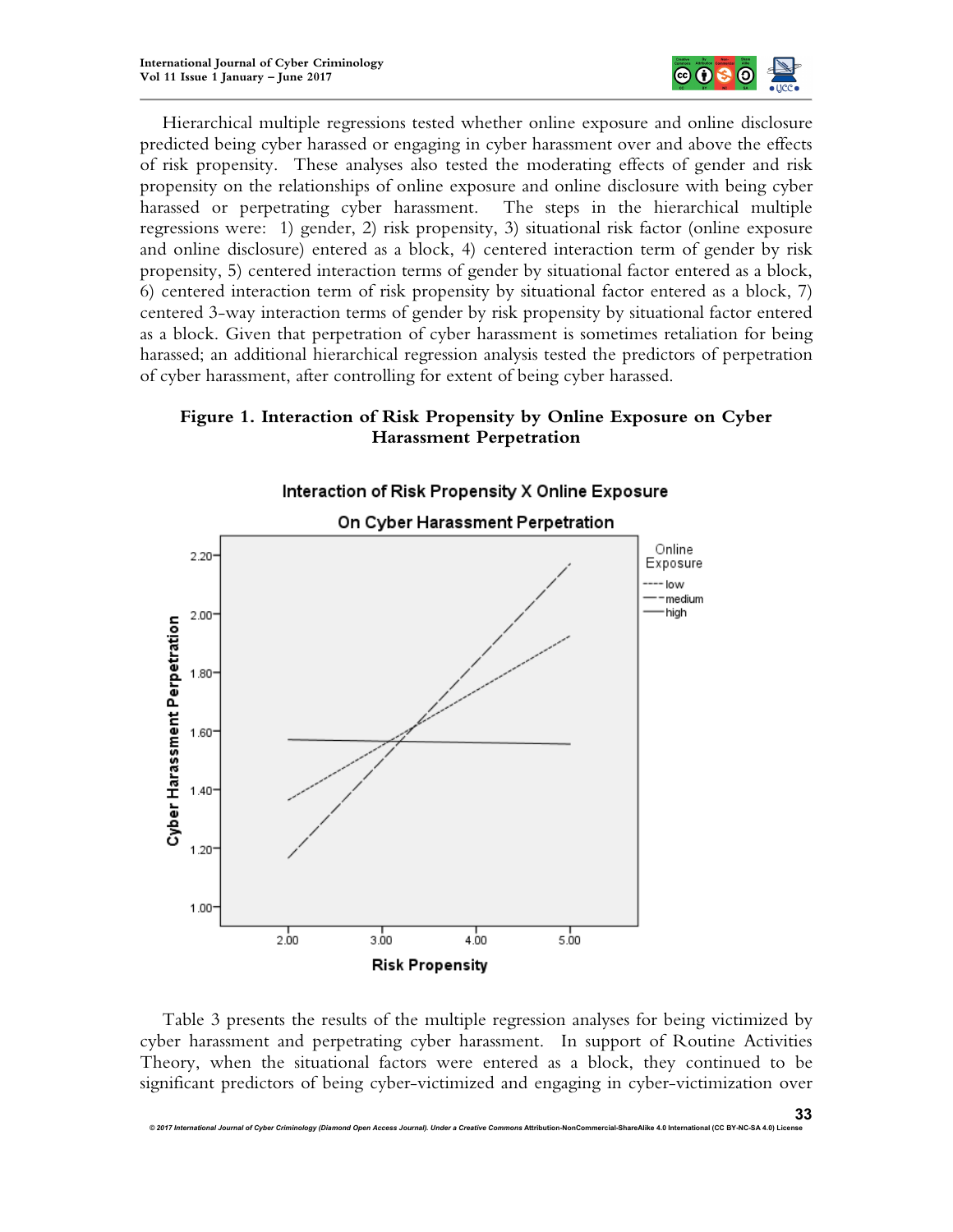and above the effects of gender and risk propensity. At this step, online exposure was a significant predictor of being cyber harassed (beta =  $0.171$ ,  $p \le 0.05$ ), while online disclosure predicted perpetrating cyber harassment (beta =  $0.210, p \le .01$ ). No interactions reached statistical significance in these analyses. When being victimized by cyber harassment was controlled for in the analyses of predictors of perpetrating cyber harassment, both online exposure and disclosure were significant predictors of perpetrating such harassment at the step the variables were entered (beta =  $-0.135$ ,  $p < .05$ , and beta = 0.180,  $p < 0.01$ , respectively). These analyses also yielded a significant two-way interaction between risk propensity and online exposure (beta =  $0.171$ ,  $p \le 0.05$ ) on perpetrating cyber harassment. As shown in Figure 1, for college students with high online exposure, the relationship between risk propensity and perpetrating cyber harassment is completely attenuated, while this relationship is strongly positive for those low and medium in online exposure.

#### **Discussion and Conclusion**

The significance of Routine Activities Theory (RAT; Cohen & Felson, 1979) is its focus on behavioral choices and situational factors over and above individual differences in risk taking propensity, antisociality, psychopathology, and/or previous victimization, as causes of increased likelihood of criminal victimization. Such behavioral choices and situational factors are more amenable to both individual and social interventions to prevent victimization than the latter individual differences factors. While only a partial test of RAT, given the difficulty of measuring guardianship in the online environment, the present findings are supportive of the application of RAT to online intimate partner violence in that, over and above the effects of risk taking propensity, greater reported online exposure was found to be predictive of more experiences of being victimized by cyber harassment, particularly for women.

These effects were also found for predicting reported perpetration of cyber harassment, a perhaps not surprising finding, given the notably high correlations, particularly for men, between reported experiences of being a victim of cyber-harassment and engaging in such harassment. This correlation between degree of victimization and victimizing is consistent with previous findings (Cercone et al., 2005; Kaukinen et al., 2012) and may be the result of cycles of cyber-victimization and retaliation or due to offenders and victims sharing traits that cause them to engage in similar activities (Tilyer & Wright, 2014). It is notable; however, that online exposure was a more salient predictor of being a victim of cyber harassment, while online disclosure was more prominent for perpetrating such harassment, in the latter case, even after controlling for degree of being cyber harassed. This combination of findings suggests that the pervasiveness of online activities in the lives of college students puts them at risk for being cyber harassed merely by increasingly being online, while perpetration of cyber harassment requires increasing proximity to victims. On the other hand, the significant interaction of risk propensity by online exposure for perpetration of cyber harassment suggests that increasing online activity is only salient for perpetrators of cyber harassment who do not already have a personality predisposition to engaging in such harassment.

This study has implications for the intervention and prevention of cyber-abuse. Adolescents and young adults should be targeted for education with regard to personal privacy and safe usage of communication technology, including about the permanence of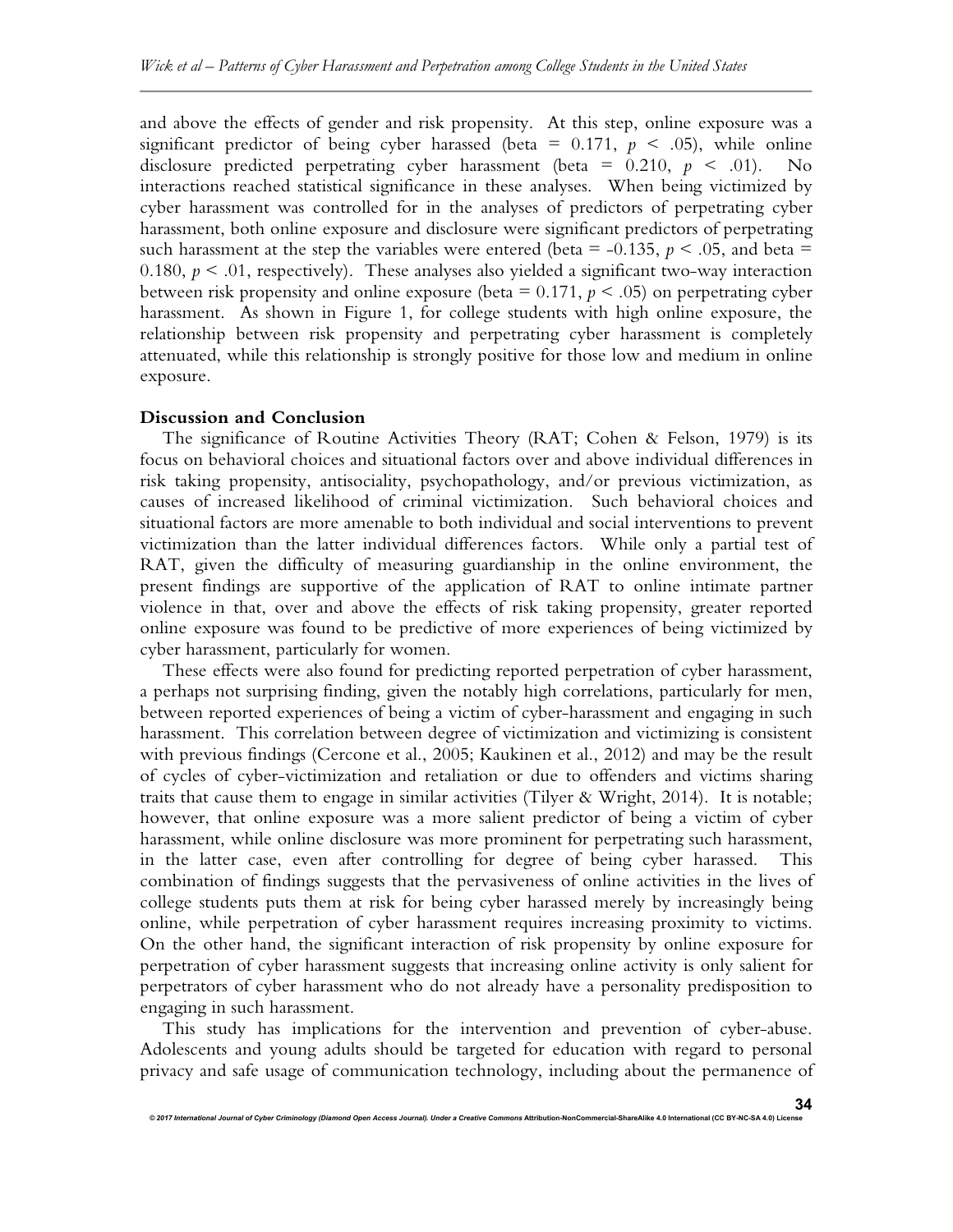

cyber communication and its ubiquity, where posts and communications can become viral and constantly accessible. Risk assessments of victims of intimate partner violence should include questions about cyber harassment or abuse. Equally importantly, safety planning with victims should extend to teaching victims how their online habits and behaviors may be leaving them vulnerable to further abuse or victimization. Augustina (2015) makes several recommendations that apply Routine Activities Theory to decrease the risk for cyber victimization.

Limitations of the study included the possible lack of a sufficient sample size to have enough statistical power to detect interaction effects. The survey was only administered to undergraduate psychology students, limiting its generalizability to the general population. The survey depended on self-report, which may have created a social desirability bias, as well as precluded adequately measuring the guardianship aspect of RAT. Men may underreport committing abuse against their partners, perhaps due to awareness of societal condemnation of IPV (Cercone et al., 2005). Since the study was unable to determine the chronology of events, some data regarding the perpetration of abuse against a partner may be flawed, e.g., a victim who admits perpetration of abuse may be responding in selfdefence (Cercone et al., 2005; Kaukinen et al., 2012).

Consistent with recent research on cyber-harassment (Burke et al., 2011; Welsh & Lavoie, 2012), the present study found no consistent sex differences in being cyberharassed or engaging in cyber-harassment. While women are still more likely to be victims of severe physical abuse, young men and women are becoming equally likely to victimize each other, as evidenced by the finding that mutual violence has become the most frequent example of a violent relationship in this demographic (Cercone et al., 2005; Kaukinen et al., 2012). The physical remoteness of cyber-technology may also allow for the disinhibition of IPV for women.

While risk factors have been extensively studied, clarifying the temporal relationship of these factors to the actual experience of abuse or violence requires further research. A longitudinal study that follows students throughout their college career, noting which factors show causality and which may be consequences of experiencing IPV, would be an important contribution to the research literature.

## **References**

- Alexy, E. M., Burgess, A. W., Baker, T., & Smoyak, S. A. (2005). Perceptions of cyberstalking among college students. *Brief Treatment and Crisis Intervention, 5,* 279- 289.
- Anderson, K., (1997). Gender, status, and domestic violence: An integration of feminist and family violence approaches. *Journal of Marriage and Family*, *59,* 655-669.
- Augustina, J. R. (2015). Understanding cyber victimization: Digital architectures and the disinhibition effect. *International Journal of Cyber Criminology, 9,* 35-54.
- Behm-Morawitz, E., & Schipper, S. (2015). Gender, sexualization, and cyber- harassment in a virtual world. *Journal of Media Psychology*, 1–14.
- Beran, T., & Li, Q. (2005). Cyber-harassment: a study of a new method for an old behavior. *Journal of Educational Computing Research*, *32*, 265–277.
- Blais, A.-R., & Weber, E. U. (2006). A Domain-Specific Risk-Taking DOSPERT) scale for adult populations. *Judgment and Decision Making*, *1*, 33-47.

Burke, S., Wallen, M., Vail-Smith, K., & Knox, D. (2011). Using technology to control intimate partners: An exploratory study of college undergraduates. *Computers in Human*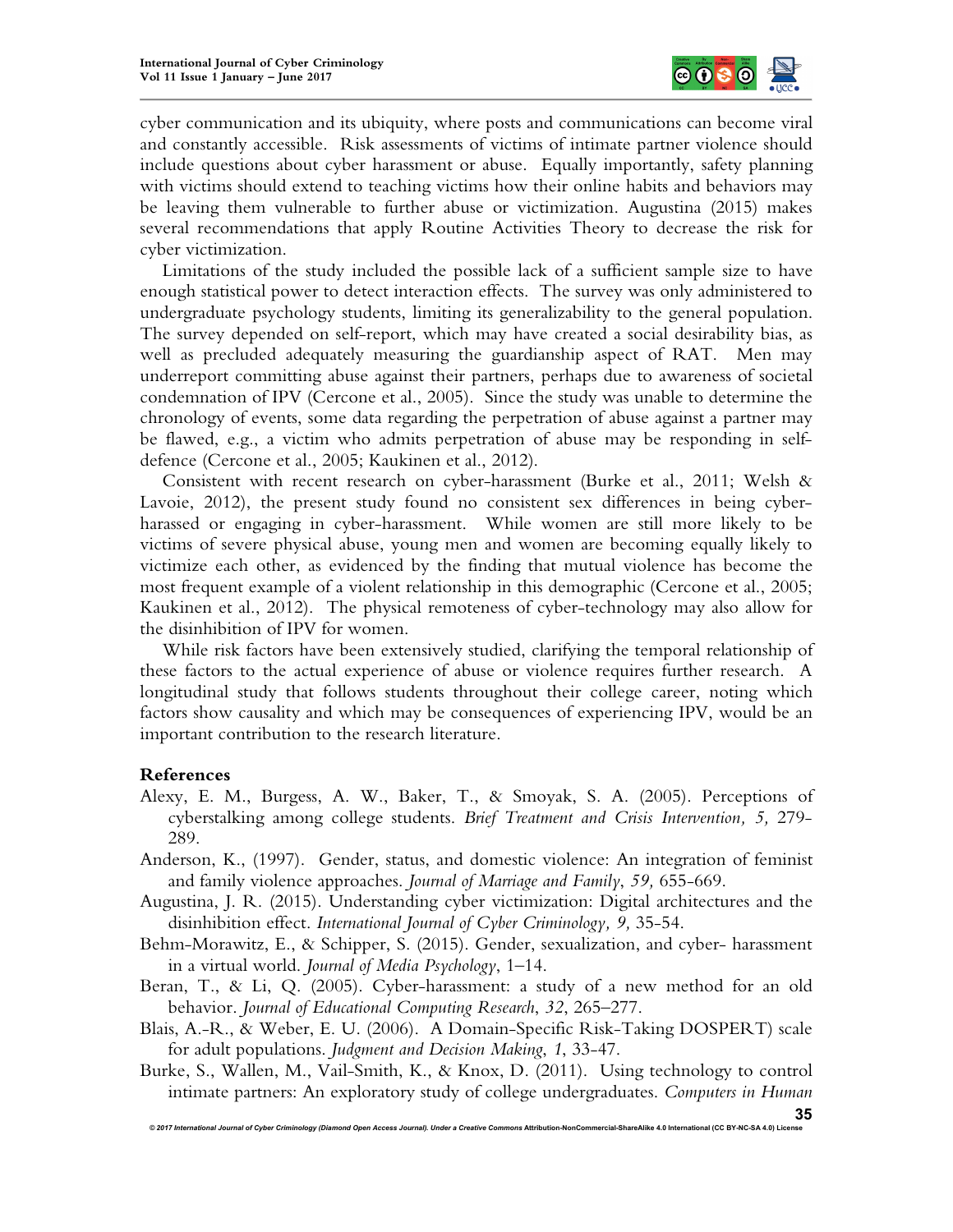*Behavior, 27,* 1162-1167.

- Campbell, M. A. (2005). Cyberbullying: An old problem in a new guise? *Australian Journal of Guidance and Counseling, 15*, 68-76.
- Centers for Disease Control & Prevention (2014). Intimate partner violence: Definitions. Retrieved from http://www.cdc.gov/violenceprevention/intimatepartnerviolence/ definitions.html.
- Cercone, J. J., Beach, S. H., & Arias, I. (2005). Gender symmetry in dating intimate partner violence: Does similar behavior imply similar constructs? *Violence & Victims*, *20*, 207-218.
- Chan, H. C., Heide, K. M., & Beauregard, E. (2011). What propels sexual murderers: A proposed integrated theory of social learning and routine activities theories. *International Journal of Offender Therapy and Comparative Criminology*, *55*, 228–250.
- Clodfelter, T. A., Turner, M. G.,Hartman, J. L., & Kuhns, J. B. (2010). A test of Routine Activities Theory and a general theory of crime. *Crime & Delinquency, 56,* 455-481.
- Cohen, L., & Felson, M. (1979). Social change and crime rate trends: A routine activity approach. *American Sociological Review*, *44*, 588-608.
- Dempsey, A. G., Sulkowski, M. L., Dempsey, J., & Storch, E. (2011). Has cyber technology produced a new group of peer aggressors? *Cyberpsychology, Behavior and Social Networking*, *14*, 297–302.
- Dixon, L., & Bowen, E. (2012). Intimate partner violence, technology, and stalking. In G. M. Davies & A. R. Beech (Eds.), *Forensic psychology: Crime, justice, law, interventions* (pp. 190 – 206). Hoboken, NJ: Wiley.
- Finn, J. (2004). A survey of online harassment at a university campus. *Journal of Interpersonal Violence, 19, 4*68-483.
- Forde, D. R., & Kennedy, L. W. (1997). Risky lifestyles, routine activities, and the general theory of crime. *Justice Quarterly, 14*, 265–294.
- Gross, R., & Acquisti, A. (2005). Information revelation and privacy in online social networks. In *Proceedings of the 2005 workshop on privacy in the electronic society* (pp. 71- 81). New York: ACM Press.
- Halder, D., & Jaishankar, K. (2011). Cyber gender harassment and secondary victimization: A comparative analysis of the United States, the UK, and India. *Victims & Offenders*, *6*, 386–398.
- Huang, G. C., Unger, J. B., Soto, D., Fujimoto, K., Pentz, M. A., Jordan-Marsh, M., & Valente, T. W. (2014). Peer influences: The impact of online and offline friendship networks on adolescent smoking and alcohol use. *Journal of Adolescent Health*, *54*(5), 508–514.
- Jameson, S. (2008). Cyberharassment: Striking a balance between free speech and privacy. *CommLaw Conspectus, 17*, 231-266.
- Jasinski, J. L. (2001). Theoretical explanations for violence against women. In C. M. Renzetti, J. L. Edleson, & R. K. Bergen (Eds.), *Sourcebook on violence against women* (pp. 5-21). Thousand Oaks, CA: Sage.
- Jennings, W. G., Piquero, A. R., & Reingle, J. M. (2012). On the overlap between victimization and offending: A review of the literature. *Aggression and Violent Behavior*, *17*(1), 16–26.
- Kaukinen, C., Gover, A., & Hartman, J. (2012). College women's experiences of dating violence in casual and exclusive relationships. *American Journal of Criminal Justice*, *37*,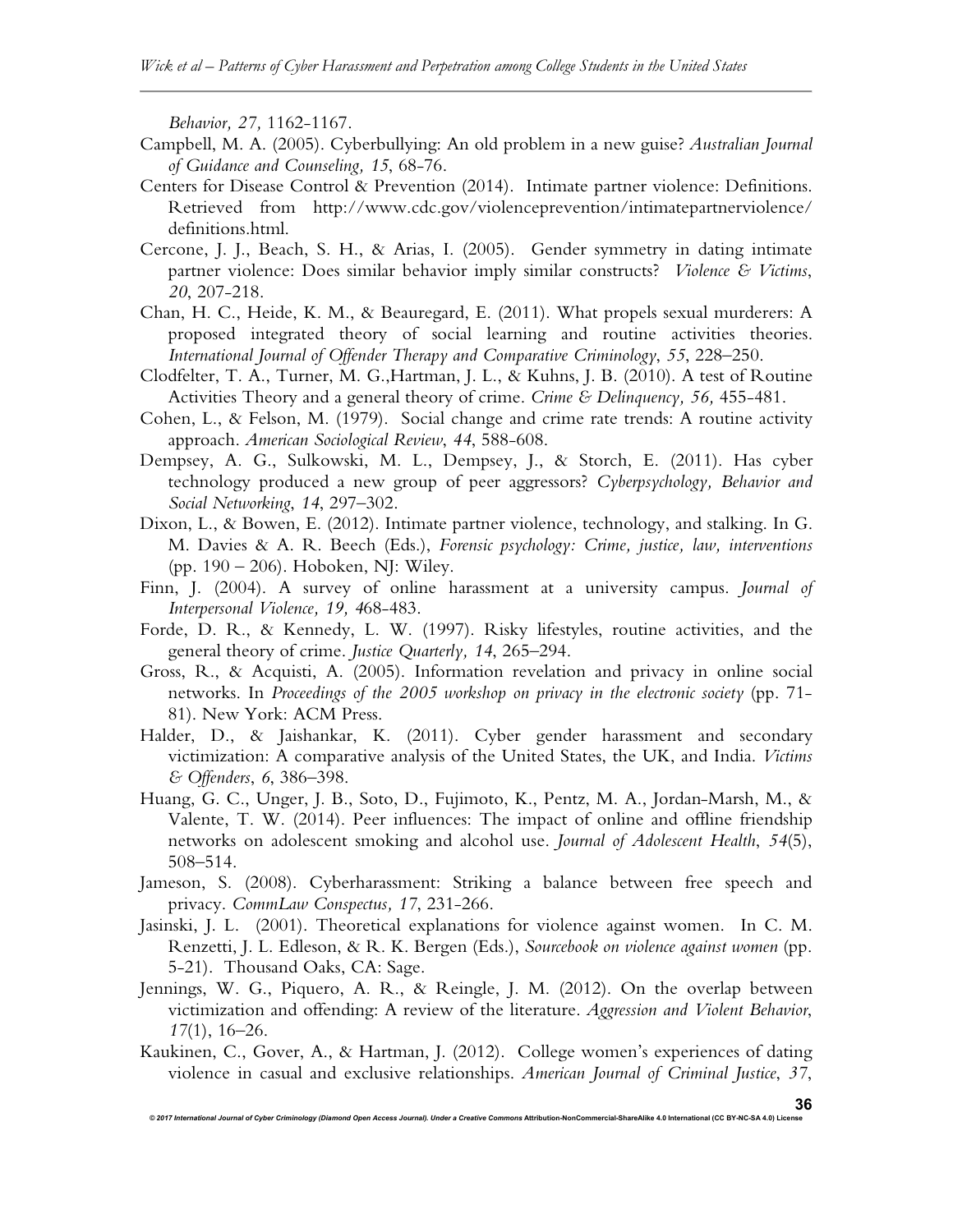

146-162.

- Kaukinen, C. (2014). Dating violence among college students: The risk and protective factors. *Trauma, Violence & Abuse*, *15*, 283-296.
- Klevens, J., Duque, L. F., & Ramirez, C. (2002). The victim-perpetrator overlap and routine activities: Results From a cross-sectional study in Bogota, Colombia. *Journal of Interpersonal Violence*, *17*, 206–216.
- Kowalski, R. M., Giumetti, G. W., Schroeder, A. N., & Lattanner, M. R. (2014). Bullying in the digital age: A critical review and meta-analysis of cyberbullying research among youth. *Psychological Bulletin*, *140*, 1073–137.
- Leisring, P. A., & Giumetti, G. W. (2014). Sticks and stones may break my bones, but abusive text messages also hurt: Development and validation of the Cyber Psychological Abuse (CPA) Scale. *Partner Abuse*, *5*, 323-341.
- Lyndon, A., Bonds-Raacke, J., & Cratty, A. D. (2011). College students' Facebook stalking of ex-partners. *Cyberpsychology, Behavior, and Social Networking*, *14*, 711–716.
- Maxfield, M. G. (1987). Lifestyle and routine activity theories of crime: Empirical studies of victimization, delinquency, and offender decision-making. *Journal of Quantitative Criminology*, *3*(4), 275–282.
- Melander, L. A. (2010). College students' perceptions of intimate partner cyber harassment. *Cyberpsychology, Behavior, and Social Networking*, *13*(3), 263–268.
- Miller, C. (2006). Cyber harassment: Its forms and perpetrators. *Law Enforcement Technology*, *33*, 26-30.
- Miller, J. (2012). Individual offending, routine activities, and activity settings: Revisiting the Routine Activity Theory of general deviance. *Journal of Research in Crime and Delinquency*, *50*, 390–416.
- Mustaine, E., & Tewksbury, R. (1999). A routine activity theory explanation for women's stalking victimizations. *Violence Against Women*, *5*, 43-62.
- Mustaine, E. E., & Tewksbury, R. (2000). Comparing the lifestyles of victims, offenders, and victim-offenders: A Routine Activity Theory assessment of similarities and differences for criminal incident participants. *Sociological Focus*, *33*(3), 339–362.
- National Coalition Against Domestic Violence (2007). National statistics. Retrieved from: http://www.ncadv.org/learn/statistics
- Ngo, F. T., & Paternoster, R. (2011). Cybercrime victimization: An examination of individual and situational level factors. *International Journal of Cyber Criminology, 5,* 773- 793.
- Pew Research Center (2014). Internet user demographics. Retrieved from: http://www.pewinternet.org/data-trend/internet-use/latest-stats.
- Osgood, D. W., Wilson, J. K., O'Malley, P. M., Bachman, J. G., & Johnston, L. D. (1996). Routine activities and individual deviant behavior. *American Sociological Review, 61,* 635–655.
- Reich, S. M., Subrahmanyam, K., & Espinoza, G. (2012). Friending, IMing, and hanging out face-to-face: Overlap in adolescents' online and offline social networks. *Developmental Psychology*, *48*, 356–368.
- Reyns, B., Henson, B., & Fisher, B. (2011). Being pursued online: Applying cyberlifestyle-routine activities theory to cyberstalking victimization. *Criminal Justice and Behavior*, *38*, 1149-1169.
- Sasse, S. (2005). Motivation" and Routine Activities Theory. *Deviant Behavior*, *26*, 547– 570.